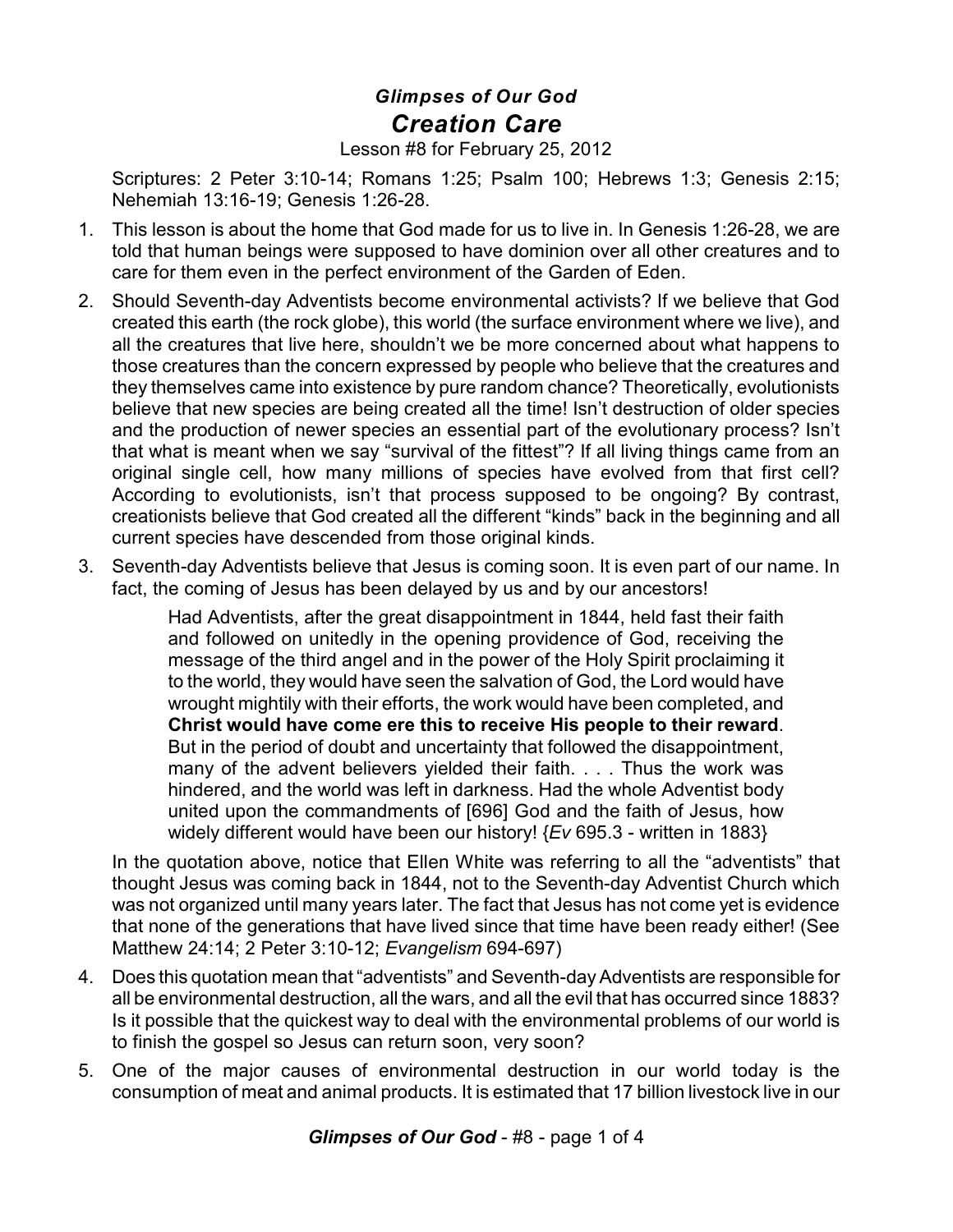world. That is 2½ times the number of people. According to the Water Education Foundation, it takes 2464 gallons of water to produce 1 pound of beef in California. Only 25 gallons of water are needed to produce 1 pound of wheat. Forty percent of the fresh water used in the United States in the year 2000 went to irrigate crops for livestock. Only 13% was used for domestic purposes. According to David Pimentel from Cornell University, 40 calories of fossil fuel are needed to produce 1 calorie of protein from feedlot beef while only 2 calories of fossil fuel are needed to produce 1 calorie of protein in the form of tofu. A meat diet is a very inefficient use of fresh water, fossil fuels, land, etc.

- 6. Billions of tons of topsoil are being lost in the process of producing feed for livestock. It is estimated that half of the topsoil from the state of Iowa has been lost in the last 100 years. According to the Rainforest Action Network (dealing with the Amazon Basin), one football field of rain forest is being destroyed every second of every day. Most of this is to produce and raise livestock. Fifty-five square feet of tropical rain forest are destroyed to make every fast food hamburger which is made from rain-forest cattle.
- 7. The waste products from livestock are one of the largest single causes of greenhouse gases and environmental pollution. In the Gulf of Mexico, there is a 7000 square mile dead zone where there is no aquatic life, reportedly due to pollution from animal waste and chemical fertilizers.
- 8. Ammonia and methane produced by livestock are one of the major causes of greenhouse gases. Methane is a 21 times more powerful greenhouse gas than carbon dioxide. (See [www.vegetariantimes.com/features/ft\\_eco\\_living/574](http://www.vegetariantimes.com/features/ft_eco_living/574))
- 9. So, how should Seventh-day Adventists relate to all of this? The church has produced a statement about environmentalism for Adventists. (See *Adult Sabbath School Bible Study Guide* for Monday, February 20)
- 10. One of the prime causes for environmental destruction is the incessant drive to make more money. How should Seventh-day Adventists relate to that issue? As mentioned in the statement noted above about environmentalism for Adventists, are we just another part of "unbridled consumerism, goods-getting, and the production of waste"?
- 11. We believe that God made this earth. He created man and told us to multiply and care for this earth and all of its creatures. Hebrews 1:3 tells us that Jesus sustains our universe. Are we directly fighting against Him when we damage or destroy our environment? To what extent are we personally responsible for global warming, environmental destruction, etc.? It has been suggested that 90% of the carbon dioxide is converted back to oxygen by the plankton in the ocean. If we are not going to focus on the environment, we had better focus on evangelism! What are we supposed to do about these "ethical and social issues" in our world? To compare, Paul lived in a world dominated by slavery. If he had attacked slavery directly, he would have been taken straight to prison. Instead, he wrote the letter of Philemon which would eliminate slavery if it was followed fully.
- 12. Jesus Himself told us that our first responsibility is to love God and our second responsibility is to love other human beings. (See Matthew 22:37-40) Can we claim to be doing that if we are destroying the environment that God created and in which we live? Genesis 2:15 clearly suggests that we are supposed to care for our environment. The Hebrew word *SMR* translated "keep it" suggests "to watch" over, "to preserve," and "to protect."
- 13. Read Proverbs 27:20. Will there ever be a time when human greed comes under control?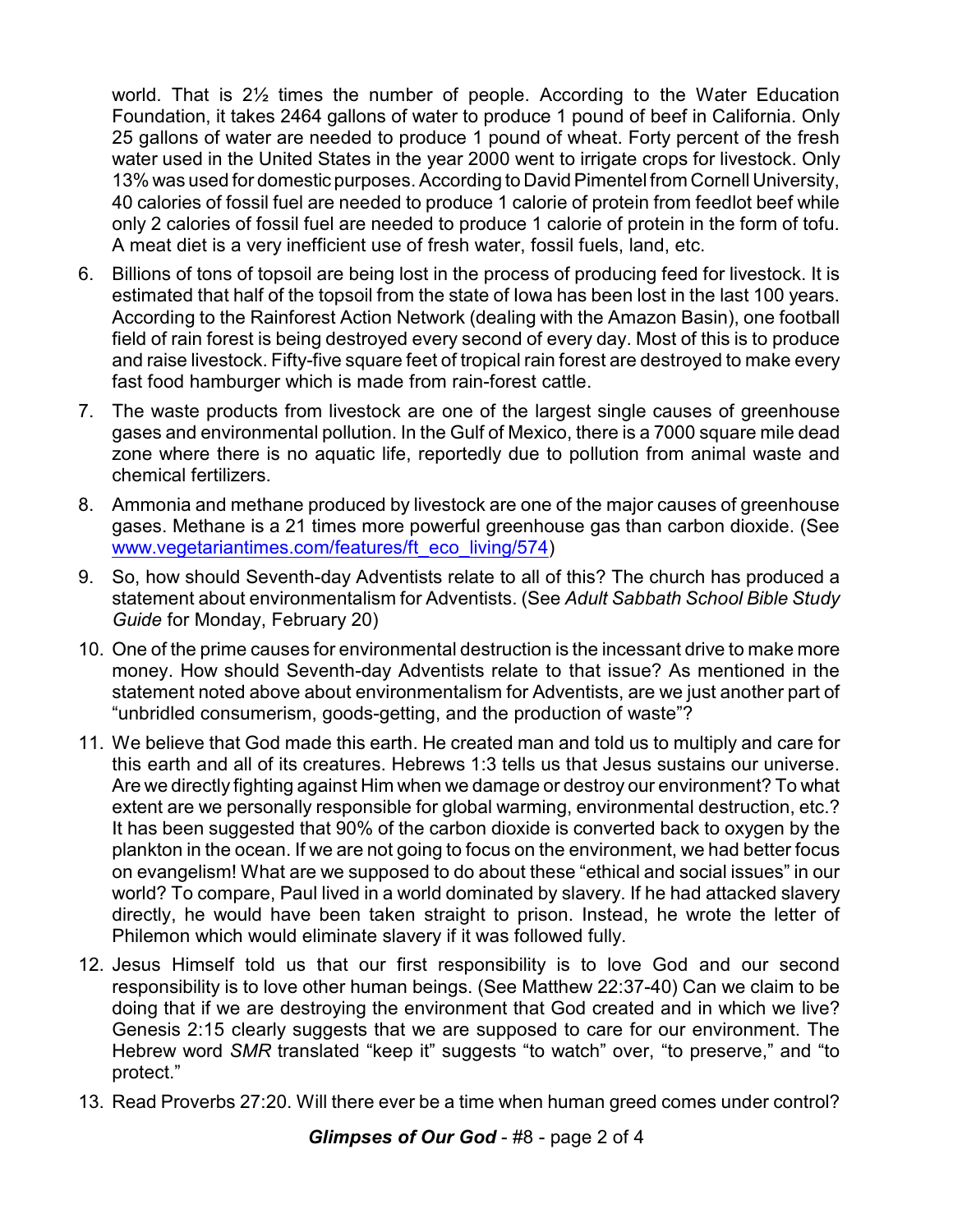People always want more. And where does that more come from? Ultimately, it has to come from this earth.

- 14. One way in which we could reduce our impact upon the earth is to correctly observe the seventh-day Sabbath. If we stopped doing business on that day and everyone rested, a significant reduction in the use of the earth's resources would result.
- 15. What would happen if we as a human family were to follow the advice in Leviticus 25 and allow the soil to rest one year out of seven? The ancient Hebrews were given very specific instructions about re-balancing the financial situation every seven years and again every 50 years. How would such a program impact our world today and our environment?
- 16. Read Genesis 1:26-28. What does it mean to have power or dominion over the fish, the birds, and all animals–domestic and wild? Does this mean we have the right to destroy them in any way and for whatever reason we choose? Could we actually throw off the balance of nature by destroying some essential links in the food chain? What did God originally intend when He said that we should "replenish the earth"? Was that talking about human population growth sufficient to dominate all other species? Surely, it was not supposed to include wholesale destruction of the beautiful world God had made. In the Serengeti parks in Tanzania, there are 400,000 baby wildebeest born every year. If there were no predators to control those numbers, the parks would be stripped of everything green and they all the plant-eating animals would die within about two years. Predation may be violent; but, it is necessary.
- 17. How has the introduction of sin changed this command from God to replenish the earth?

Now sin has marred God's perfect work, yet that handwriting remains. Even now all created things declare the glory of His excellence. There is nothing, save the selfish heart of man, that lives unto itself. No bird that cleaves the air, no animal that moves upon the ground, but ministers to some other life. There is no leaf of the forest, or lowly blade of grass, but has its ministry. Every tree and shrub and leaf pours forth that element of life without which neither man nor animal could live; and man and animal, in turn, minister to the life of tree and shrub and leaf. The flowers breathe fragrance and unfold their beauty in blessing [21] to the world. The sun sheds its light to gladden a thousand worlds. The ocean, itself the source of all our springs and fountains, receives the streams from every land, but takes to give. The mists ascending from its bosom fall in showers to water the earth, that it may bring forth and bud.—Ellen G. White, *The Desire of Ages*, pages 20, 21.

- 18. Is it possible that some of the events described as the seven last bowls of God's anger or the seven last plagues could be a result of environmental destruction? (Revelation 16) Our world is our home. We do not have the option of leaving it and living somewhere else. For this reason, we need to care for it.
- 19. What environmental issues are important to you? Are there some local issues involving cleaning up the environment or preserving valuable resources in which you could be involved? Do we as individuals have any responsibility for the larger issues such as global warming and greenhouse gases?
- 20. Read Psalm 8; 24:1,2; 100; Revelation 14:7. In what way does nature praise God? Aren't Adventists claiming that the three angels' messages are our message to the world? Don't those messages include honoring our Creator? Does that involve caring for what He has